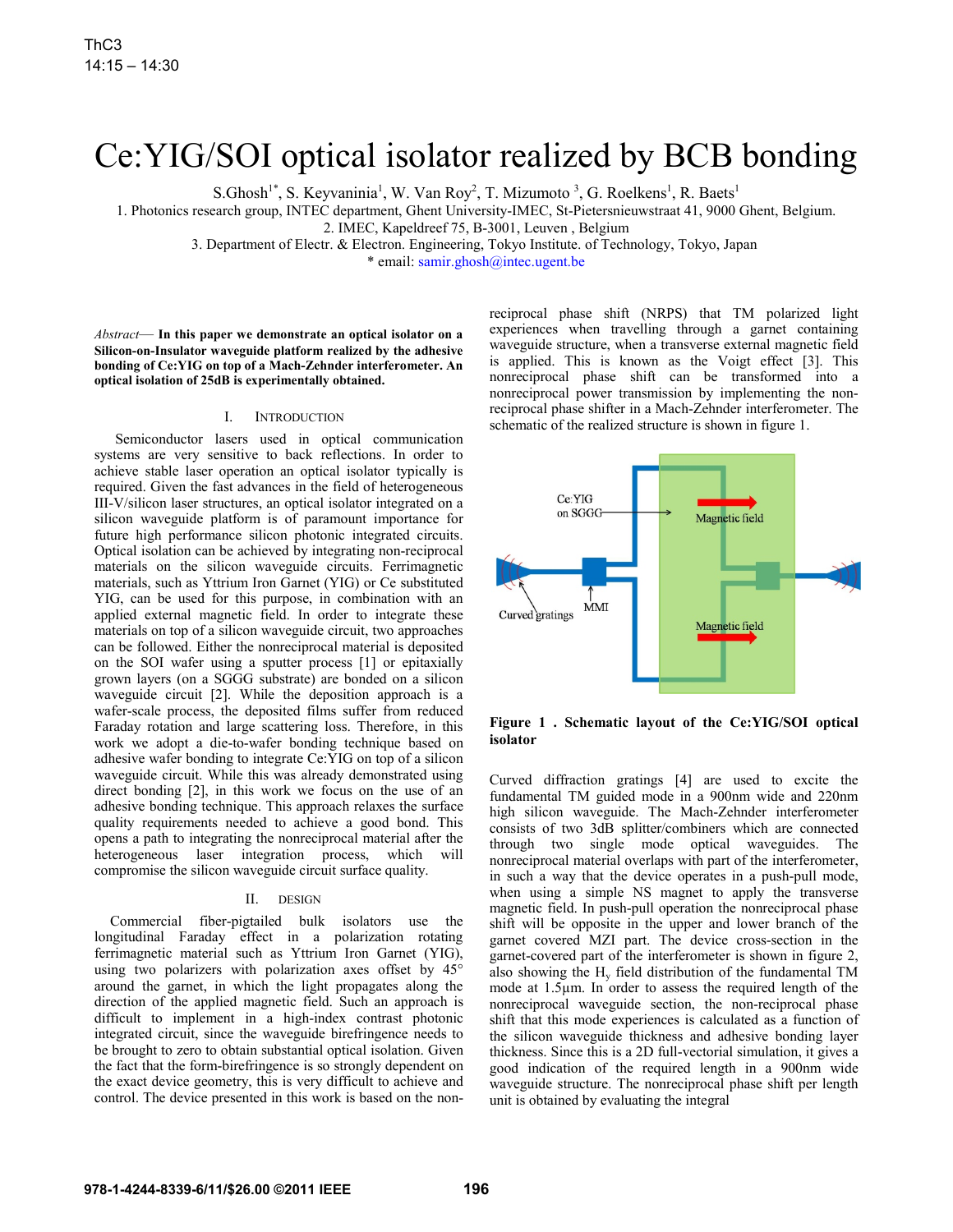$$
NRPS = -j\omega\varepsilon_0 \frac{\iint g(x, y) E_x^0 E_z^0 dx dy}{\iint [E_x^0 H_y^0 - E_y^0 H_x^0] dx dy}
$$

where  $E_i^0$  and  $H_i^o$  (i=x,y,z) are the unperturbed field amplitudes of the fundamental TM- mode and  $g(x, y)$  is the gyrotropy constant which is related to the Faraday rotation coefficient  $(\theta_F)$  of the nonreciprocal material by

$$
g(x, y) = \frac{n\lambda\theta_F}{\pi}
$$

where n is the refractive index of the nonreciprocal material and  $\lambda$  is the wavelength of light.



Contour plot of H<sub>y</sub> field Bonded Ce: YIG on Si waveguide **Figure 2 . Waveguide cross-section and mode profile in the garnet-covered section of the isolator** 

The resulting nonreciprocal phase shift is shown in figure 3, for a 260nm thick Ce:YIG layer (Faraday rotation coefficient:  $-4500^{\circ}/cm$  at 1.55µm, refractive index: 2.20) on a substituted Gadolinium Gallium Garnet (SGGG) substrate (refractive index:1.94). From this simulation it is clear that compact integrated optical isolators can be realized for sufficiently thin BCB bonding layer thicknesses, since in pushpull operation only a 90° nonreciprocal phase shift per arm of the interferometer is needed. The graph also shows that good control over the BCB bonding layer thickness is required to achieve a reproducible optical isolation.



**Figure 3. Nonreciprocal phase shift per unit length as a function of BCB bonding layer thickness and silicon waveguide thickness** 

Since the Mach-Zehnder interferometer is only partially covered with the nonreciprocal material, losses and parasitic reflections can be expected at the interface between the covered and exposed SOI due to the mismatch in the TM-mode field distribution between both regions. These simulated losses and reflections are shown in figure 4, as a function of BCB thickness for a 900nm by 220nm silicon waveguide geometry. It is clear that this loss and associated reflection reduces with increased BCB bonding layer thickness, which leads to a tradeoff between device length and insertion loss. Further reduction of the parasitic reflection losses can be achieved by positioning the SGGG die under a small angle to reduce specular reflection into the waveguide.



**Figure 4. Insertion loss and reflection at the SOI waveguide / Ce:YIG on SOI waveguide interface as a function of BCB bonding layer thickness** 

In this first demonstration, an asymmetric Mach-Zehnder interferometer with a free spectral range of 7nm was used to ease the observation of the nonreciprocal behavior by measuring the spectral shift in the forward and backward direction. In a real isolator a symmetric Mach-Zehnder interferometer would be used so as to make the operation broadband. The 3dB splitter and combiner were separately designed to account for the presence or absence of the Ce:YIG/SGGG die. The waveguide bend radius used in the design was 60µm, to avoid radiation loss in the Ce:YIG/SGGG.

## III. FABRICATION

The SOI waveguide circuits were fabricated in a CMOS pilot line using 193nm deep UV lithography. After device fabrication, the SOI dies were cleaned using a standard SC-1 cleaning procedure. Then, AP3000 adhesion promoter is applied. Afterwards, a BCB solution diluted with mesithylene (1:3 v/v) is spin coated at 5000rpm for 50 seconds, after which the SOI die is left on a hot plate at 150°C for 3-4 minutes to evaporate the solvent. The garnet die, grown by sputter epitaxy of Ce:YIG on SGGG is cleaned using acetone and isopropylalcohol. The thickness of the Ce:YIG layer on the SGGG substrate was 260nm. The garnet die is aligned on top of the MZI so that only half of it is covered as depicted in figure 1. Finally, the bonded SOI is cured for about 3 hours using a standard BCB curing recipe. The details about the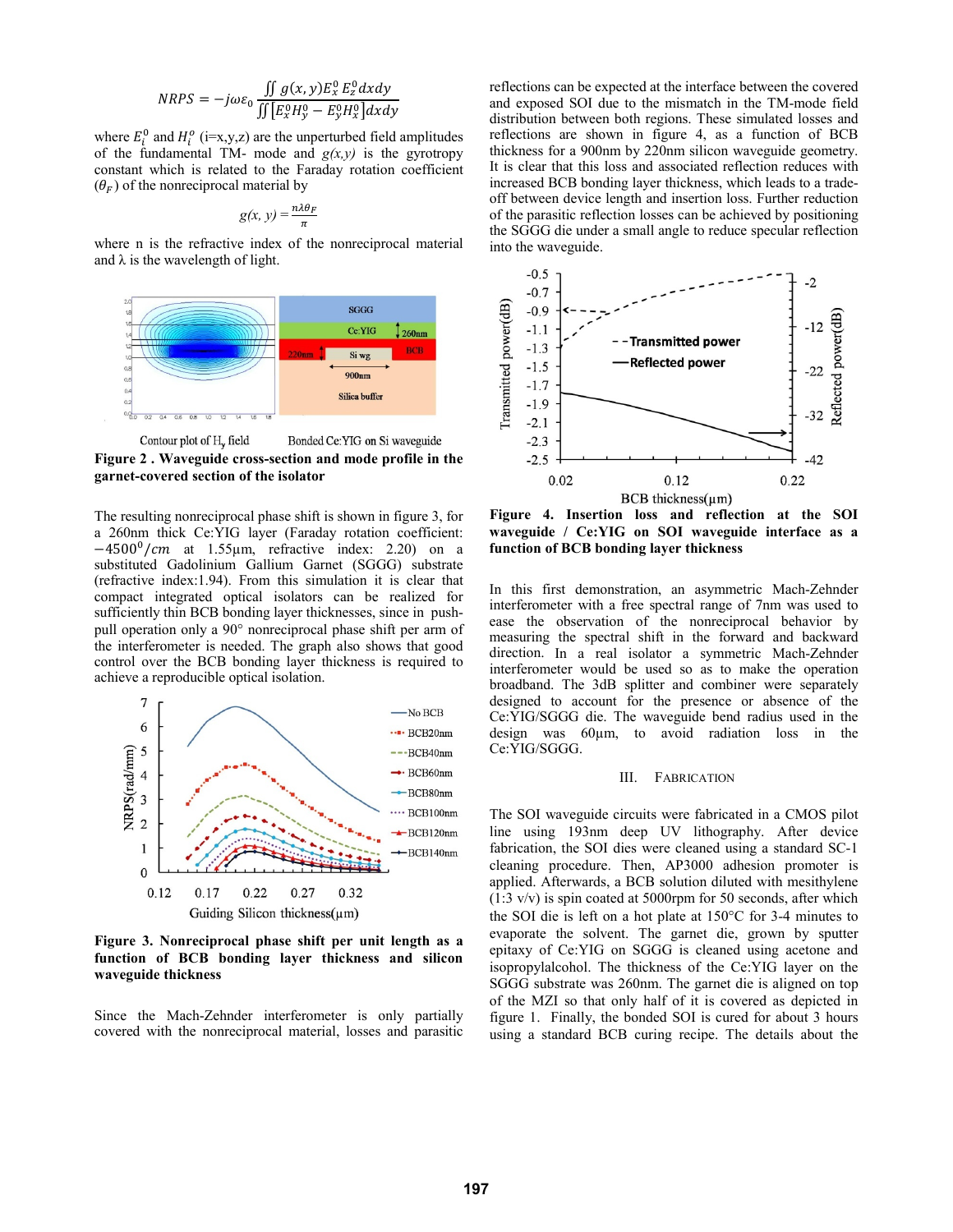BCB bonding technique can be found in [5]. Given the dilution of the BCB and the spin-coating speed, a BCB bonding layer thickness of 100nm can be expected. A photo of the fabricated structure is shown in figure 5. The garnet die size is 2mm by 2mm.



**Figure 5 . Photograph of the Ce:YIG die bonded onto an SOI chip** 

#### IV. EXPERIMENTAL RESULTS

In the experiment, small Neodymium-alloy (NdFeB) permanent magnets are used to create a transverse magnetic field in the Ce:YIG layer. A stack of 3 small magnets is used and is positioned on top of the garnet die. The applied magnetic field is estimated to be sufficient for saturation of the Ce:YIG layer. The transmission characteristic of the Mach-Zehnder interferometer is characterized both in forward and backward direction. Light is injected and extracted using focusing TM grating couplers. The experimentally obtained transmission spectrum of the Mach-Zehnder interferometer is shown in figure 6.



**Figure 6. Normalized transmission spectrum of the Mach-Zehnder interferometer** 

25dB optical isolation is experimentally obtained. A spectral shift of 1.1nm can been observed, which corresponds to a total non-reciprocal phase shift of 28 degrees in the current design. Mapping this experimentally obtained value on the simulation results, indeed a bonding layer thickness of about 100nm is retrieved. The insertion loss at the interface between Ce:YIG covered SOI and plain SOI was experimentally assessed by

comparing the transmission on a straight SOI waveguide with that of an SOI waveguide covered with a 2mm YIG die. An excess loss of 4dB was obtained, resulting in 2dB excess loss per interface, provided that the propagation loss in the Ce:YIG/SOI waveguide structure is comparable to that of the plain SOI waveguide. This discrepancy with the simulated loss of 0.8dB indicates either that the interface between the SOI waveguide and the garnet-covered part is not smooth (the garnet dies are diced for bonding) or that the waveguide propagation loss are substantially increased in the garnet covered region. This could be attributed to a horizontal slot waveguide effect, given the Si/BCB/Ce:YIG stack. This enhances the electrical field in the BCB bonding layer, which makes the waveguide geometry more prone to scattering losses.

#### V. CONCLUSION

In this paper we present the experimental realization of an optical isolator on a silicon waveguide platform implemented using BCB adhesive bonding. While the device performance can still be improved, this result is promising since it directly opens the path to the dense co-integration of a heterogeneously integrated laser diode and an integrated optical isolator.

## **REFERENCES**

[1] S. Sung, et.al. , "Integrating Yttrium iron garnet onto nongarnet substrates with faster deposition rates and high reliability", *Appl.Phys.Lett.*, 87,121111(2005)

[2] Y. Shoji, et.al., "Magneto-optical isolator with silicon waveguides fabricated by direct bonding", *Appl.Phys.Lett.*,92, 071117(2008)

[3] R Carey and B W J Thomas, "The theory of the Voigt effect in ferromagnetic materials", *J. Phys. D: Appl. Phys.*, Vol. 7, 2362-2368, 1974

[4] D. Vermeulen, et.al., "Efficient Tapering to the Fundamental Quasi-TM mode in Asymmetrical Waveguides", ECIO, United Kingdom, p. paper WeP16 [5] G. Roelkens, et al., III-V/Si photonics by die-to-wafer

bonding, Materials Today, Volume 10,Issues 7-8, p.36-43, 2007.